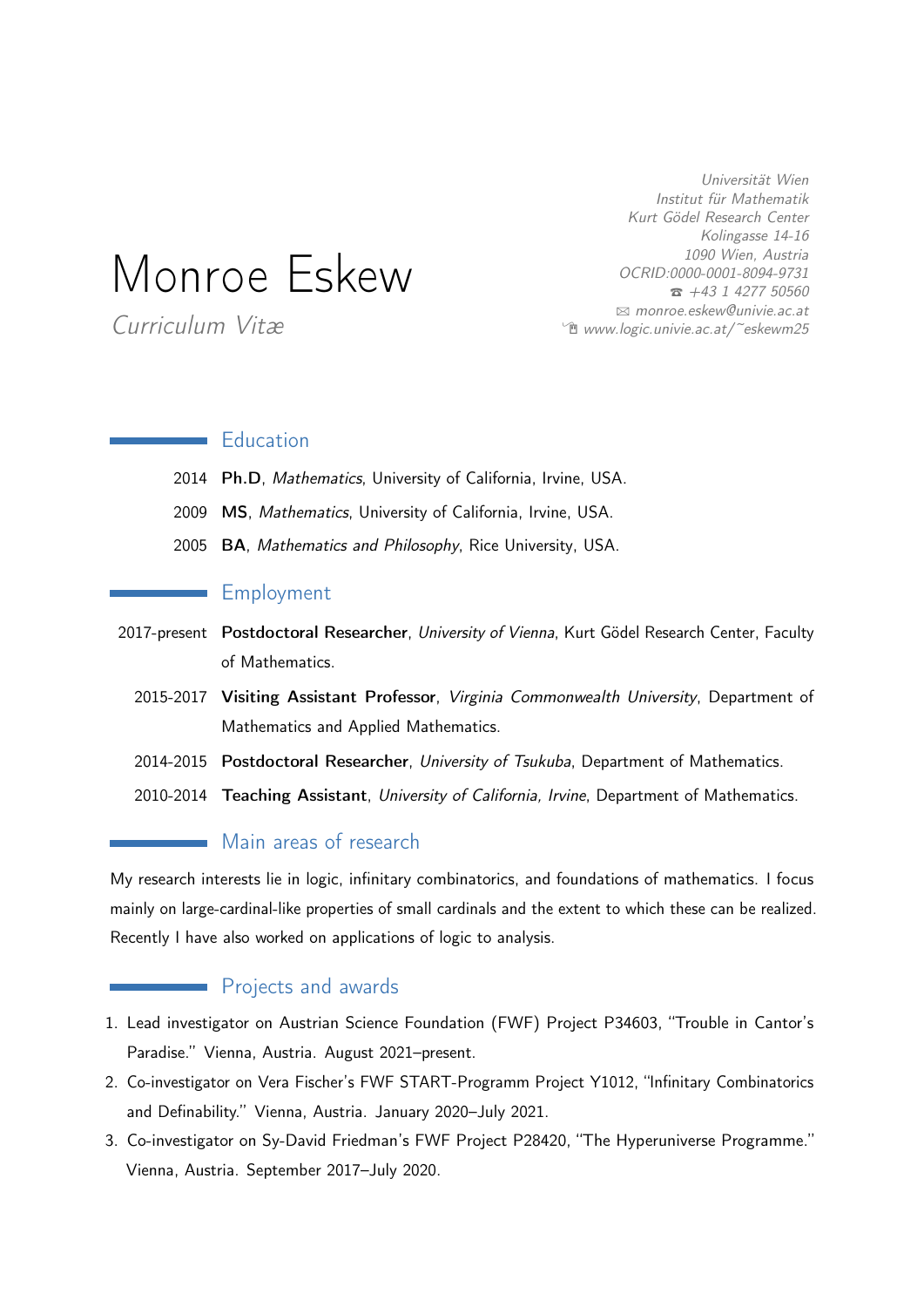- 4. Co-investigator on Virginia Commonwealth University PRQF Project, "Open problems in the foundations of mathematics." Co-applicant with Sean Cox and Brent Cody. Richmond, Virginia, USA. Fall 2016–Summer 2017.
- 5. International Research Fellow of the Japan Society for the Promotion of Science (JSPS) under the project, "Forcing and Large Cardinals." Host professor: Mashiro Shioya. Tsukuba, Japan. October 2014–June 2015.
- 6. Invited Scientific Researcher. Fields Institute. Toronto, Canada. Fall 2012.
- 7. GAANN Fellowship (Graduate Assistantships for Areas of National Need), US Department of Education. Irvine, California, USA. Fall 2008–Spring 2010.

#### **Papers**

- 1. Mutually embeddable models of ZFC (with Sy-David Friedman, Yair Hayut, and Farmer Schlutzenberg). Submitted.
- 2. Integration with filters (with Emanuele Bottazzi). Submitted.
- 3. Strong independence and its spectrum (with Vera Fischer). Submitted.
- 4. Incompatibility of generic hugeness principles. Submitted.
- 5. Compactness versus hugeness at successor cardinals (with Sean Cox). Submitted.
- 6. Embeddings into outer models (with Sy-David Friedman). Submitted.
- 7. Nonregular ideals. Fund. Math. 254 (2021), no. 2, 121-131.
- 8. On a strengthening of Jónssonness for ℵ*ω*. Math. Log. Quart. 66 (2020), no. 2, 235–238.
- 9. Local saturation and square everywhere. J. Math. Log. 20 (2020), no. 3, 2050019, 33 pp.
- 10. Global Chang's Conjecture and singular cardinals (with Yair Hayut). Eur. J. Math. 7 (2021), no. 2, 435–463.
- 11. Generic large cardinals as axioms. Rev. Symb. Log. 13 (2020), no. 2, 375–387.
- 12. More rigid ideals. Israel J. Math. 233 (2019), no. 1, 225–247.
- 13. Strongly proper forcing and some problems of Foreman (with Sean Cox). Trans. Amer. Math. Soc. 371 (2019), no. 7, 5039–5068.
- 14. Rigid ideals (with Brent Cody). Israel J. Math. 224 (2018), no. 1, 343–366.
- 15. On the consistency of local and global versions of Chang's Conjecture (with Yair Hayut). Trans. Amer. Math. Soc. 370 (2018), no. 4, 2879–2905.
- 16. Some mutually inconsistent generic large cardinals. RIMS Kokyuroku No. 1949 (2015), 24-33.
- 17. Dense ideals and cardinal arithmetic. J. Symb. Log. 81 (2016), no. 3, 789–813.
- 18. Coherent forests. Proc. Amer. Math. Soc. 143 (2015), no. 6, 2705–2717.